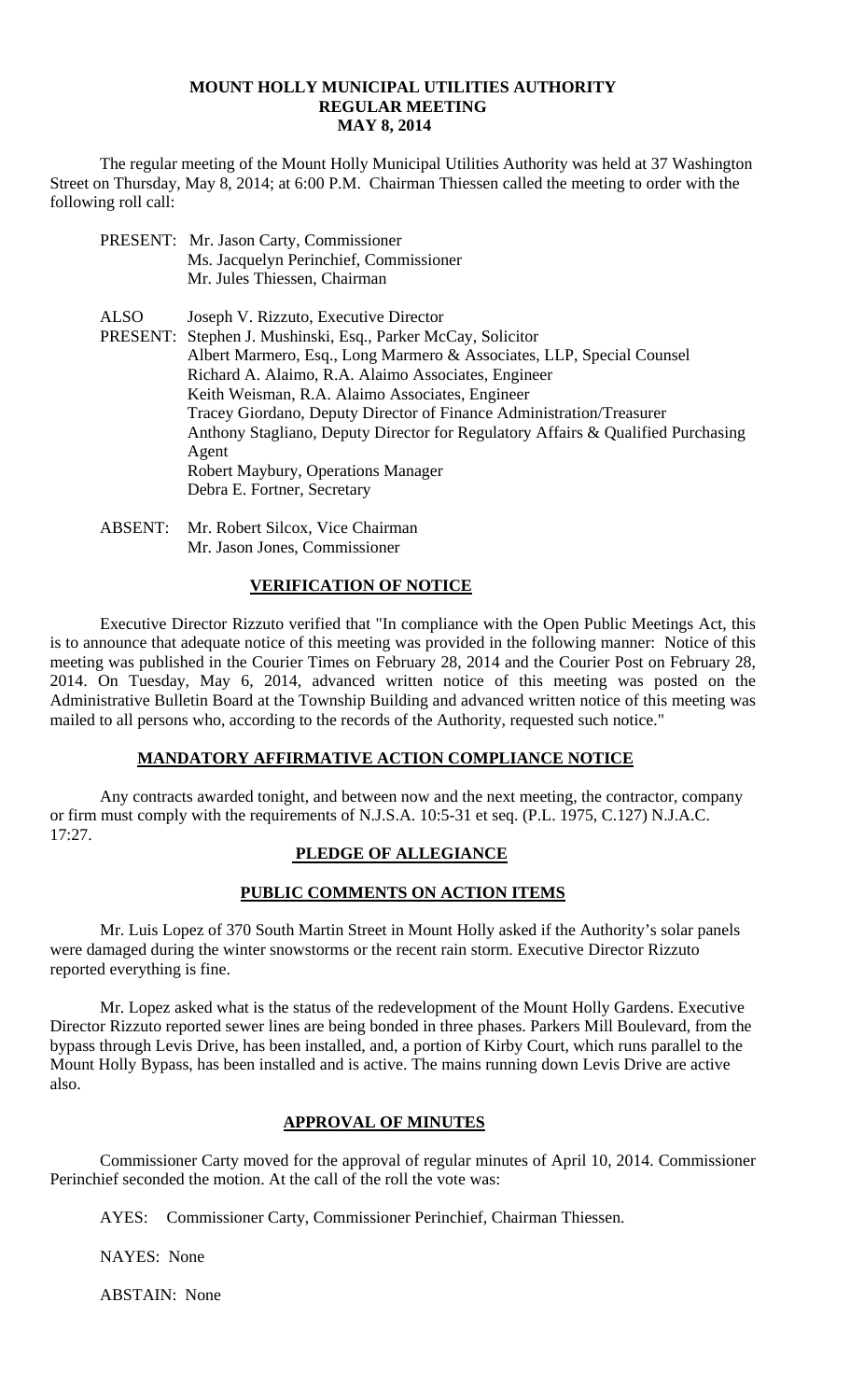# **OLD BUSINESS**

### **NEW BUSINESS**

 Public Notice for request, solicitation, and invitation, for proposal for the position of Mount Holly Municipal Utilities Authority Auditor (Contract #2014-12) to be acted on at the June 12<sup>th</sup> Board Meeting.

 Public Notice for renewal of Industrial Waste Service Agreement for the treatment of non domestic wastewater from Metal Etching technology, Inc. to be acted on at the June  $12<sup>th</sup>$  Board Meeting.

### **RESOLUTION 2014-46**

#### **A RESOLUTION OF THE MOUNT HOLLY MUNICIPAL UTILITIES AUTHORITY APPROVING THE OPERATING EXPENSES FOR THE MONTH OF APRIL, 2014**

Commissioner Perinchief moved for the approval of Resolution 2014-46. Commissioner Carty seconded the motion. At the call of the roll, the vote was:

AYES: Commissioner Carty, Commissioner Perinchief, Chairman Thiessen

NAYS: None

ABSTAIN: None

### **RESOLUTION 2014-46A**

## **A RESOLUTION OF THE MOUNT HOLLY MUNICIPAL UTILITIES AUTHORITY APPROVING THE SEWER REFUND EXPENDITURES FOR THE MONTH OF APRIL, 2014**

Commissioner Carty moved for the approval of Resolution 2014-46A. Commissioner Perinchief seconded the motion. At the call of the roll, the vote was:

AYES: Commissioner Carty, Commissioner Perinchief, Chairman Thiessen

NAYS: None

ABSTAIN: None

### **RESOLUTION 2014-47**

### **A RESOLUTION APPROVING ESCROW EXPENSES FOR THE MONTH OF APRIL, 2014**

Commissioner Perinchief moved for the approval of Resolution 2014-47. Commissioner Carty seconded the motion. At the call of the roll, the vote was:

AYES: Commissioner Carty, Commissioner Perinchief, Chairman Thiessen

NAYS: None

ABSTAIN: None

### **RESOLUTION 2014-48**

### **A RESOLUTION APPROVING EXPENDITURES FOR THE MONTH OF APRIL, 2014 FROM THE IMPROVEMENT AND REPLACEMENT FUND**

Commissioner Perinchief moved for the approval of Resolution 2014-48. Commissioner Carty seconded the motion. At the call of the roll, the vote was:

AYES: Commissioner Carty, Commissioner Perinchief, Chairman Thiessen

NAYS: None

ABSTAIN: None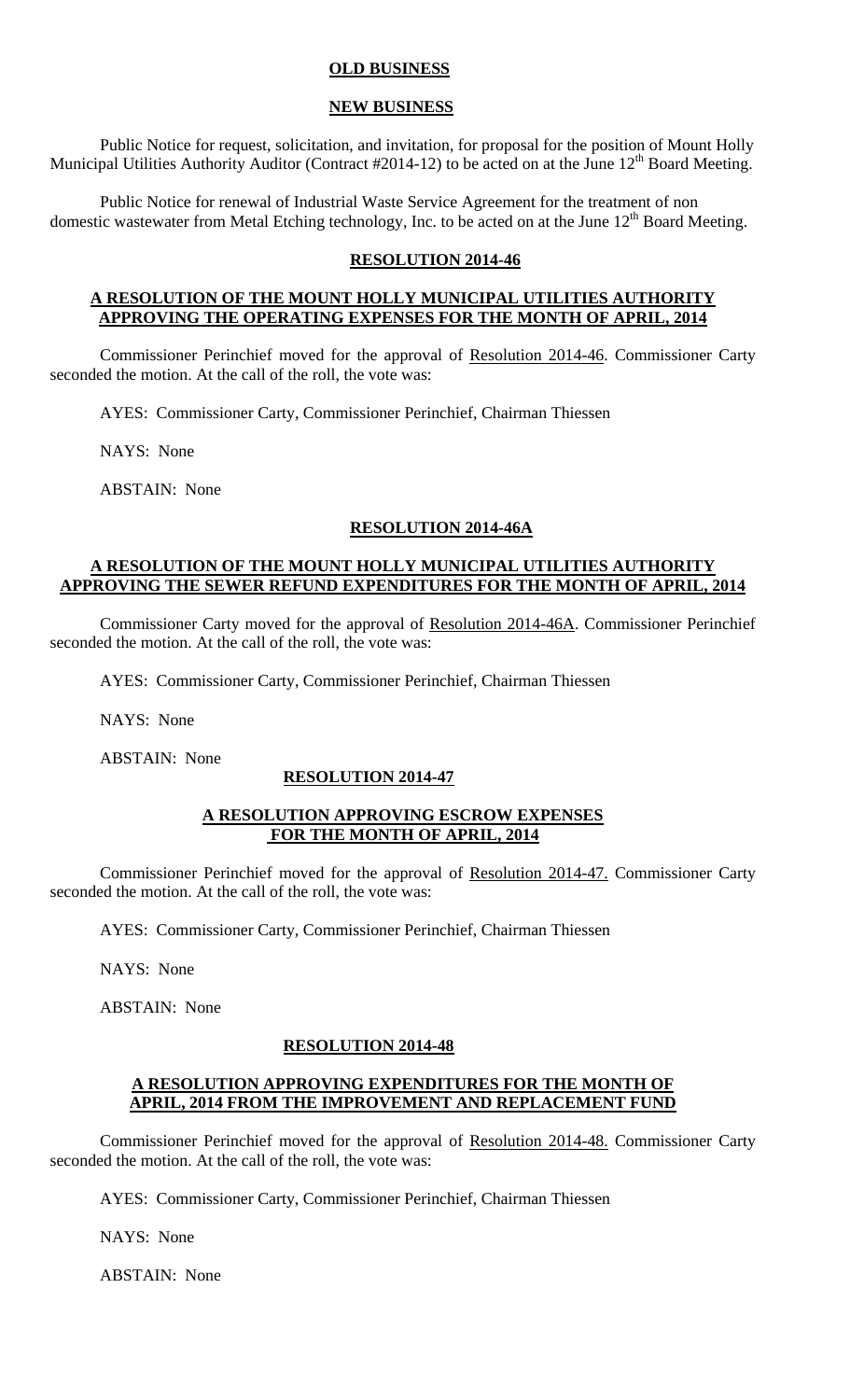# **RESOLUTION 2014-49**

### **A RESOLUTION OF THE MOUNT HOLLY MUNICIPAL UTILITIES AUTHORITY AWARDING A CONTRACT FOR ONE (1) NEW 8" ABS XFP DRY PIT SUBMERSIBLE PUMP (CONTRACT #2014-11)**

 Executive Rizzuto explained this resolution is for a dry pit submersible pump. After public advertisement the Authority received one bid. Executive Director Rizzuto stated the bid is for the pump only; Authority personnel will be doing the installation. He recommended the bidder, "Reiner Pump Systems, Inc." as outlined in the memo presented to the Commissioners.

Commissioner Carty moved for the approval of Resolution 2014-49. Commissioner Perinchief seconded the motion. At the call of the roll, the vote was:

AYES: Commissioner Carty, Commissioner Perinchief, Chairman Thiessen

NAYS: None

ABSTAIN: None

#### **RESOLUTION 2014-50**

## **A RESOLUTION OF THE MOUNT HOLLY MUNICIPAL UTILITIES AUTHORITY AUTHORIZING A REDUCTION IN A PERFORMANCE GUARANTEE FOR KIRBY'S COURT SOUTH**

 Executive Director Rizzuto reported under the "Land Use Law" a Performance Guarantee can be reduced by 70%; reflective of the progress of the installation of sanitary sewer.

Commissioner Carty moved for the approval of Resolution 2014-50. Commissioner Perinchief seconded the motion. At the call of the roll, the vote was:

AYES: Commissioner Carty, Commissioner Perinchief, Chairman Thiessen

NAYS: None

ABSTAIN: None

### **RESOLUTION 2014-51**

#### **A RESOLUTION OF THE MOUNT HOLLY MUNICIPAL UTILITIES AUTHORITY AUTHORIZING A REDUCTION IN A PERFORMANCE GUARANTEE FOR WEST RANCOCAS REDEVELOPMENT-PARKER'S MILL BLVD. EAST**

Commissioner Carty moved for the approval of Resolution 2014-51. Commissioner Perinchief seconded the motion. At the call of the roll, the vote was:

AYES: Commissioner Carty, Commissioner Perinchief, Chairman Thiessen

NAYS: None

ABSTAIN: None

#### **RESOLUTION 2014-52**

## **A RESOLUTION OF THE MOUNT HOLLY MUNICIPAL UTILITIES AUTHORITY AUTHORIZING A REDUCTION IN A PERFORMANCE GUARANTEE FOR WEST RANCOCAS REDEVELOPMENT-PARKER'S MILL BLVD. WEST**

Commissioner Carty moved for the approval of Resolution 2014-52. Commissioner Perinchief seconded the motion. At the call of the roll, the vote was:

AYES: Commissioner Carty, Commissioner Perinchief, Chairman Thiessen

NAYS: None

ABSTAIN: None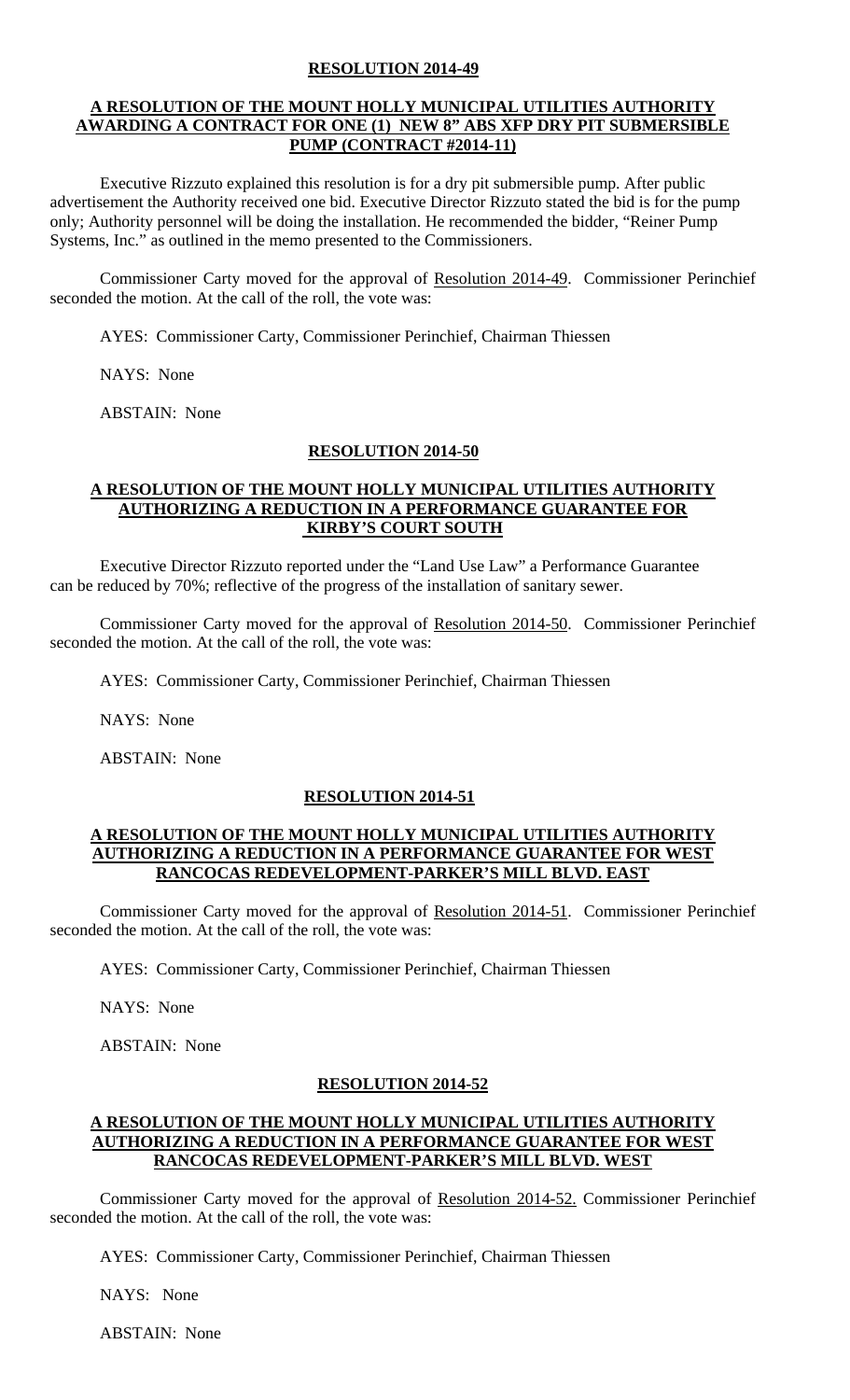## **RESOLUTION 2014-53**

# **A RESOLUTION OF THE MOUNT HOLLY MUNICIPAL UTILITIES AUTHORITY AUTHORIZING CHANGE ORDER NO. 1 TO CONTRACT 2013-39 WITH THE ALAIMO GROUP FOR ENGINEERING SERVICES ASSOCIATED WITH THE PROCUREMENT OF AND CONSTRUCTION OF GENERATOR C AT RANCOCAS ROAD**

Commissioner Carty moved for the approval of Resolution 2014-53. Chairman Perinchief seconded the motion. At the call of the roll, the vote was:

AYES: Commissioner Carty, Commissioner Perinchief, Chairman Thiessen

NAYS: None

ABSTAIN: None

#### **COMMUNICATIONS**

There were no communications.

#### **MATTERS TO BE PRESENTED BY THE PUBLIC**

There were no matters to be presented by the public.

#### **REPORT OF THE EXECUTIVE DIRECTOR**

The Report of the Executive Director was received.

 Executive Director Rizzuto discussed the rain event which occurred April 30-May 1. The local area received between 4 and 5 inches of rain. He reported the Authority experienced significant flooding and roof leaks. At Plant 3, where the roof dates back to approximately the mid 1970s, leaks were dripping onto variable frequency drives and into various electric panels. The equipment in the affected areas are of significance to the treatment of wastewater and, also, to the safety of employees. Deputy Director of Regulatory Affairs and Qualified Purchasing Agent, Stagliano, is currently working with roofing contractors to ascertain pricing. Executive Director Rizzuto reported there has been some structural damage in cement blocks as a result of repeated freezing and thawing which may also need to be addressed. Executive Director Rizzuto stated if the Authority uses the significantly smaller plant 2 roof replacement as a barometer at a cost of \$48,000.00, the plant 3 roof would require a budgeted amount of approximately \$200,000.00 plus.

Executive Director Rizzuto pointed out the new process of posting the meeting agenda on the Authority's website. He stated this change is a result of a legal case in a publication the Authority receives which he and Solicitor Mushinski reviewed. Executive Director Rizzuto stated going forward agenda items, along with supplemental information, will appear on the website. He asked Commissioners if they would consider going completely paperless at future meetings other than the agenda. He explained everyone would get an agenda to follow along with resolutions and supplemental information which would be shown on the flat screen monitor. It was the consensus of the Commissioners to think about it and discuss again at the June meeting.

Executive Director Rizzuto reported he has an item for a brief Executive Session.

## **REPORT OF THE ENGINEER**

The Report of the Engineer was received.

#### **REPORT OF THE DEPUTY DIRECTOR FOR PLANT OPERATIONS**

The Report of the Deputy Director of Plant Operations was received.

### **REPORT OF THE DEPUTY DIRECTOR FOR REGULATORY AFFAIRS AND QUALIFIED PURCHASING AGENT**

 The Report of the Deputy Director for Regulatory Affairs and Qualified Purchasing Agent was received.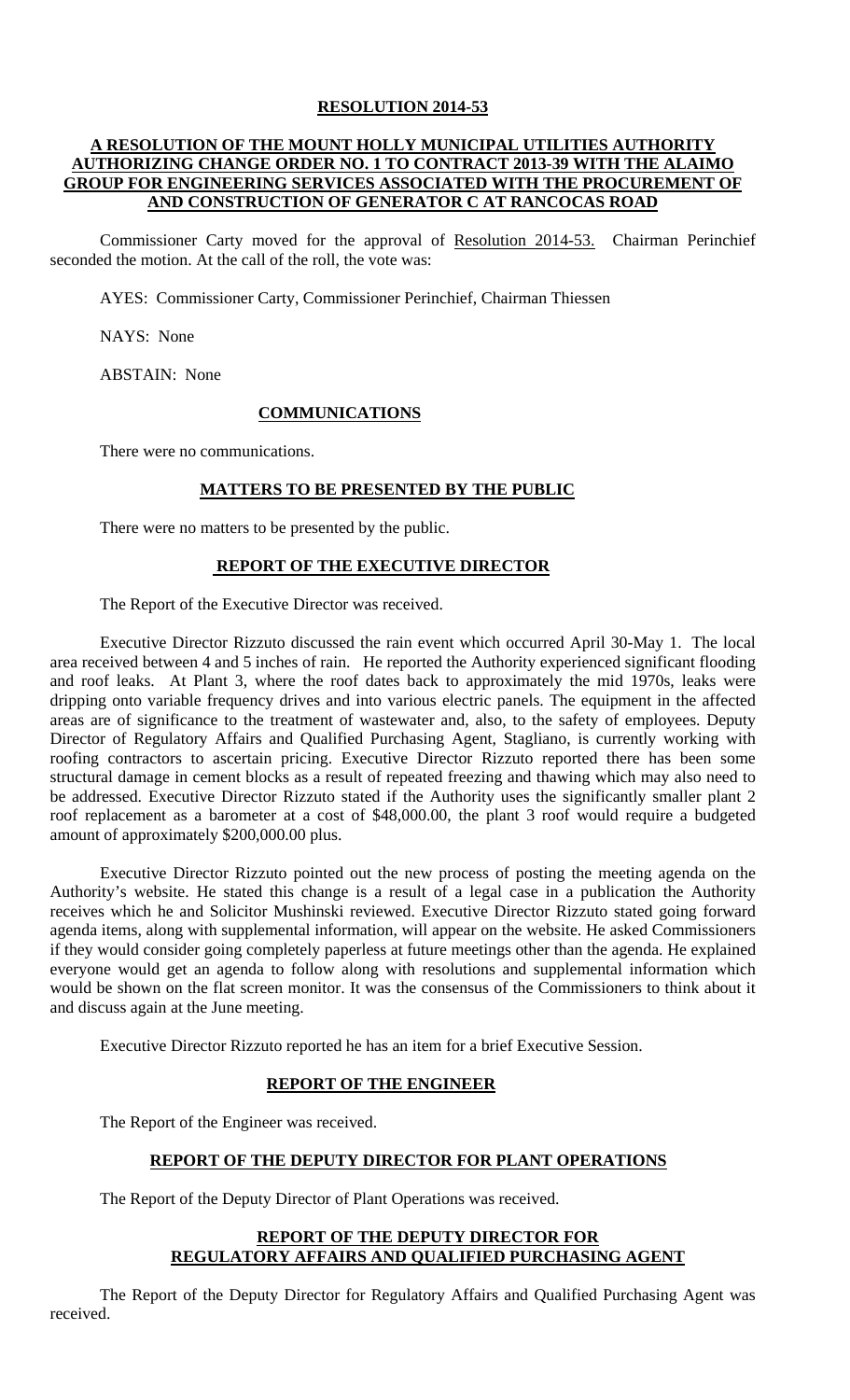# **REPORT OF THE SOLICITOR**

There was nothing further for Solicitor to report.

### **REPORT OF THE DEPUTY DIRECTOR OF FINANCE AND ADMINISTRATION/BOARD TREASURER**

The Report of the Deputy Director of Finance and Administration/Board Treasurer was received.

# **OTHER NEW BUSINESS**

# **MATTERS TO BE PRESENTED BY THE COMMISSIONERS**

There were no further matters to be presented by the Commissioners.

# **EXECUTIVE SESSION**

 Commissioner Carty moved for the approval of Resolution 2014-54. Commissioner Perinchief seconded the motion. At the call of the roll, the vote was:

AYES: Commissioner Carty, Commissioner Perinchief, Chairman Thiessen

NAYS: None

ABSTAIN: None

 At 6:20 P.M. the Authority Commissioners retired to Executive Session for a discussion involving property contract matters.

#### **RESOLUTION 2014-54 AUTHORIZING EXECUTIVE SESSION**

**WHEREAS,** N.J.S.A. 10:4-12 allows for a Public Body to go into closed session during a Public Meeting; and

**WHEREAS,** the Mount Holly Municipal Utilities Authority ("MHMUA") has deemed it necessary to go into closed session to discuss certain matters which are exempted from the Public; and

**WHEREAS,** the regular meeting of the MHMUA will reconvene following the end of the closed session.

**NOW, THEREFORE, BE IT RESOLVED** that the MHMUA will go into closed session for the following reason(s) as outlined in N.J.S.A. 10:4-12:

Any matter which, by express provision of Federal Law, State Statute or Rule of Court shall be rendered confidential or excluded from discussion in public (Provision relied upon:  $\hspace{2em}$   $\hspace{2em}$   $\hspace{2em}$   $\hspace{2em}$   $\hspace{2em}$   $\hspace{2em}$   $\hspace{2em}$   $\hspace{2em}$   $\hspace{2em}$   $\hspace{2em}$   $\hspace{2em}$   $\hspace{2em}$   $\hspace{2em}$   $\hspace{2em}$   $\hspace{2em}$   $\hspace{2em}$   $\hspace{2em}$   $\hspace{2em}$   $\hspace{2em}$   $\hspace{2em}$   $\hspace{2em}$   $\hspace{2em}$ 

- Any matter in which the release of information would impair a right to receive funds from the federal government;
- Any matter the disclosure of which constitutes an unwarranted invasion of individual privacy;
- Any collective bargaining agreement, or the terms and conditions of which are proposed for inclusion in any collective bargaining agreement, including the negotiation of terms and conditions with employees or representatives of employees of the public body (Specify contract: \_\_\_\_\_\_\_\_\_\_\_\_\_\_\_\_\_\_\_\_\_\_\_\_\_\_\_\_\_\_\_);
- \_\_x\_\_\_Any matter involving the purpose, lease or acquisition of real property with public funds, the setting of bank rates or investment of public funds where it could adversely affect the public interest if discussion of such matters were disclosed;

Any tactics and techniques utilized in protecting the safety and property of the public provided that their disclosure could impair such protection;

Any investigations of violations or possible violations of the law;